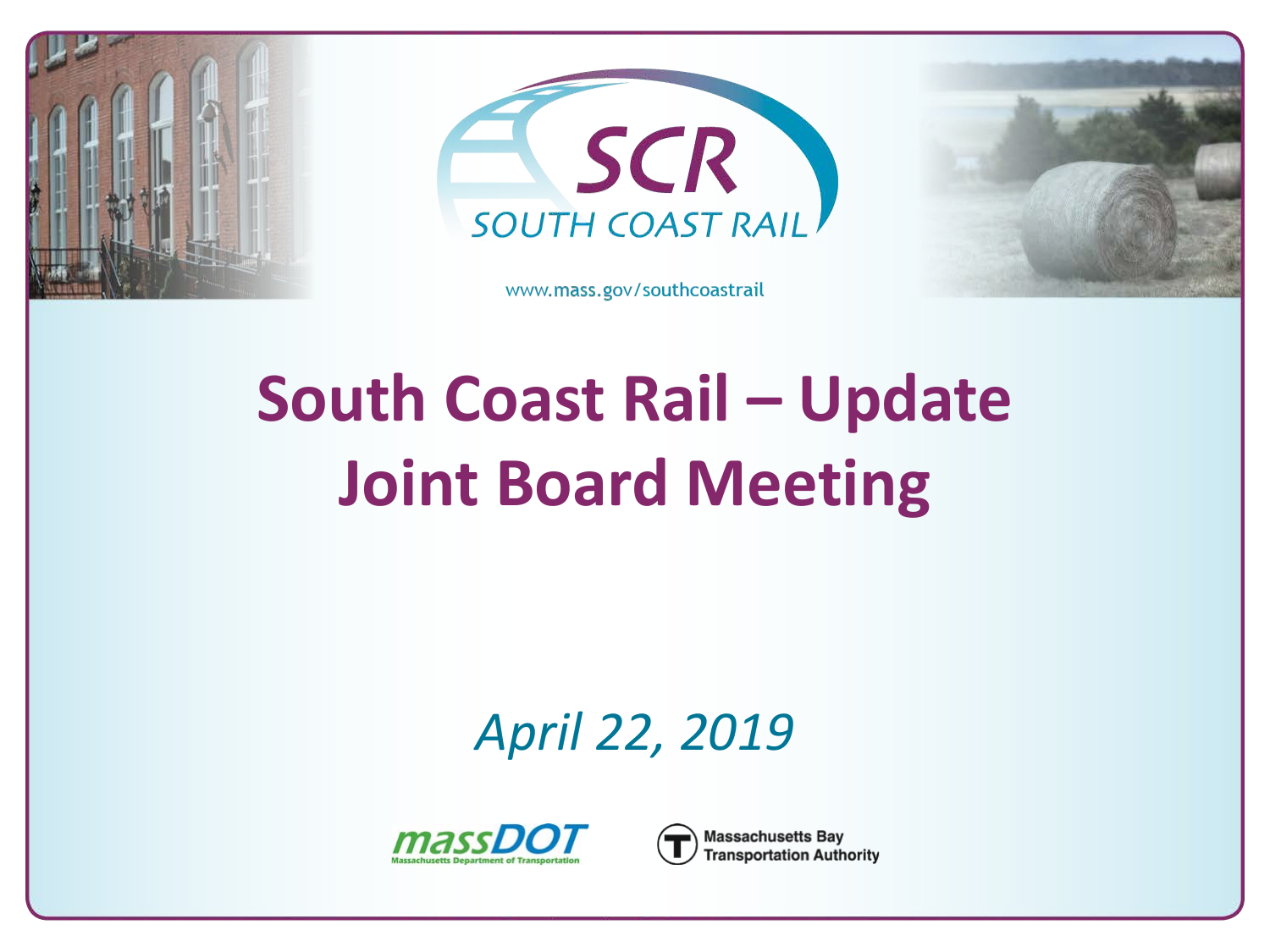



### **Overview**

South Coast Rail has reached two critical milestones

- Finance plan for Phase One is complete and fully funded in the CIP
- Federal and state permitting is largely complete, with Army Corps wetlands permit issued on April 2

Key early actions are on track

- Track work, culverts and bridges
- Acquisition of land for stations is well underway

Time has come to transition project management from MassDOT to MBTA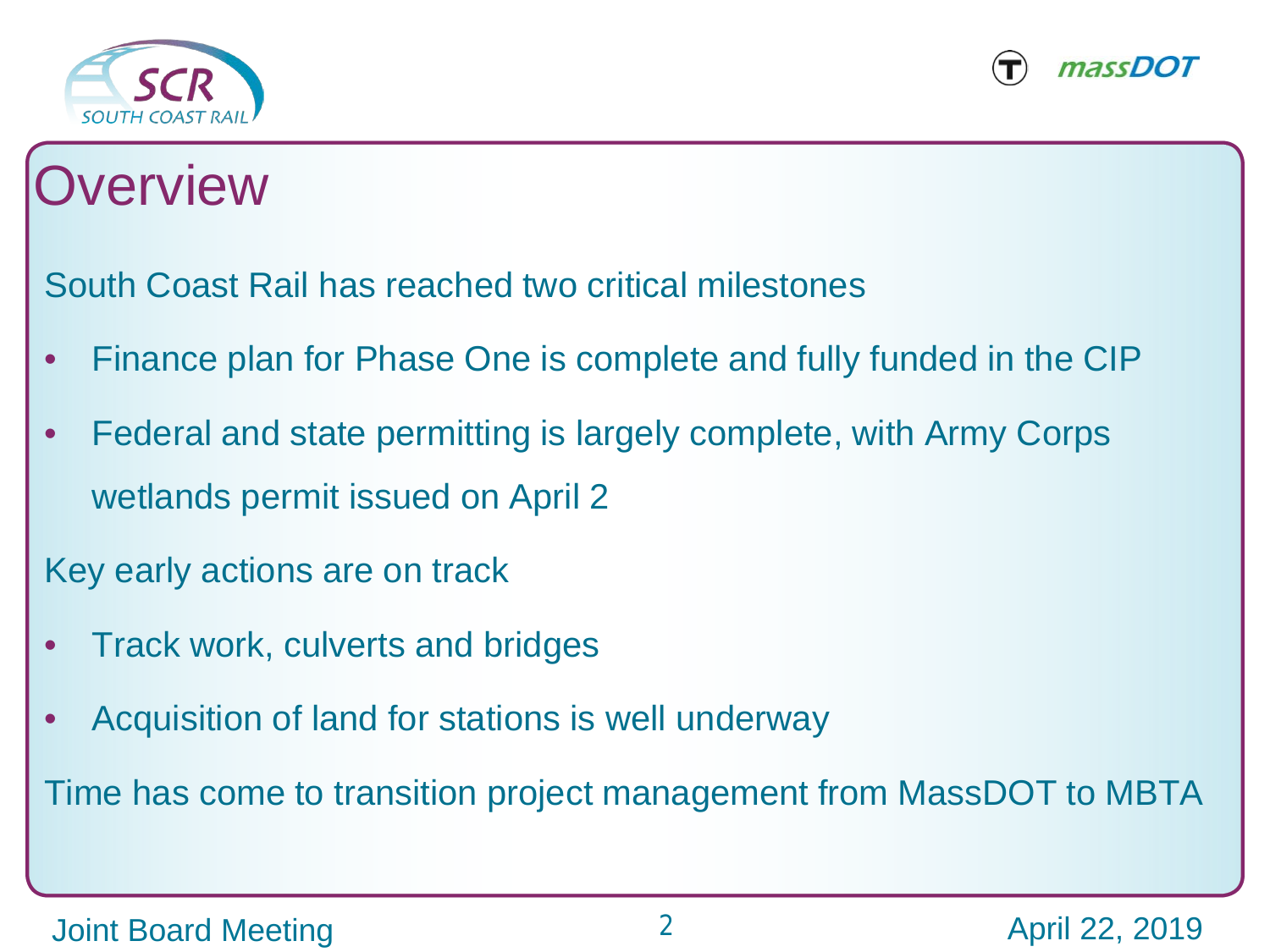



### Permitting Milestones – Ready for Construction Phase 1 Federal and state permits completed:

- Chapter 91 License issued January 31, 2019
- MassDEP 401 Permit completed issued March 22, 2019
- Mass. Coastal Zone Management Consistency Review issued March 26, 2019
- ACOE Section 404 permit issued April 2, 2019

Pending permits:

- Notice of Intent for North New Bedford Station will be filed in June 2019
- Notice of Intent for Off-site Traffic Mitigation filing(s) To be determined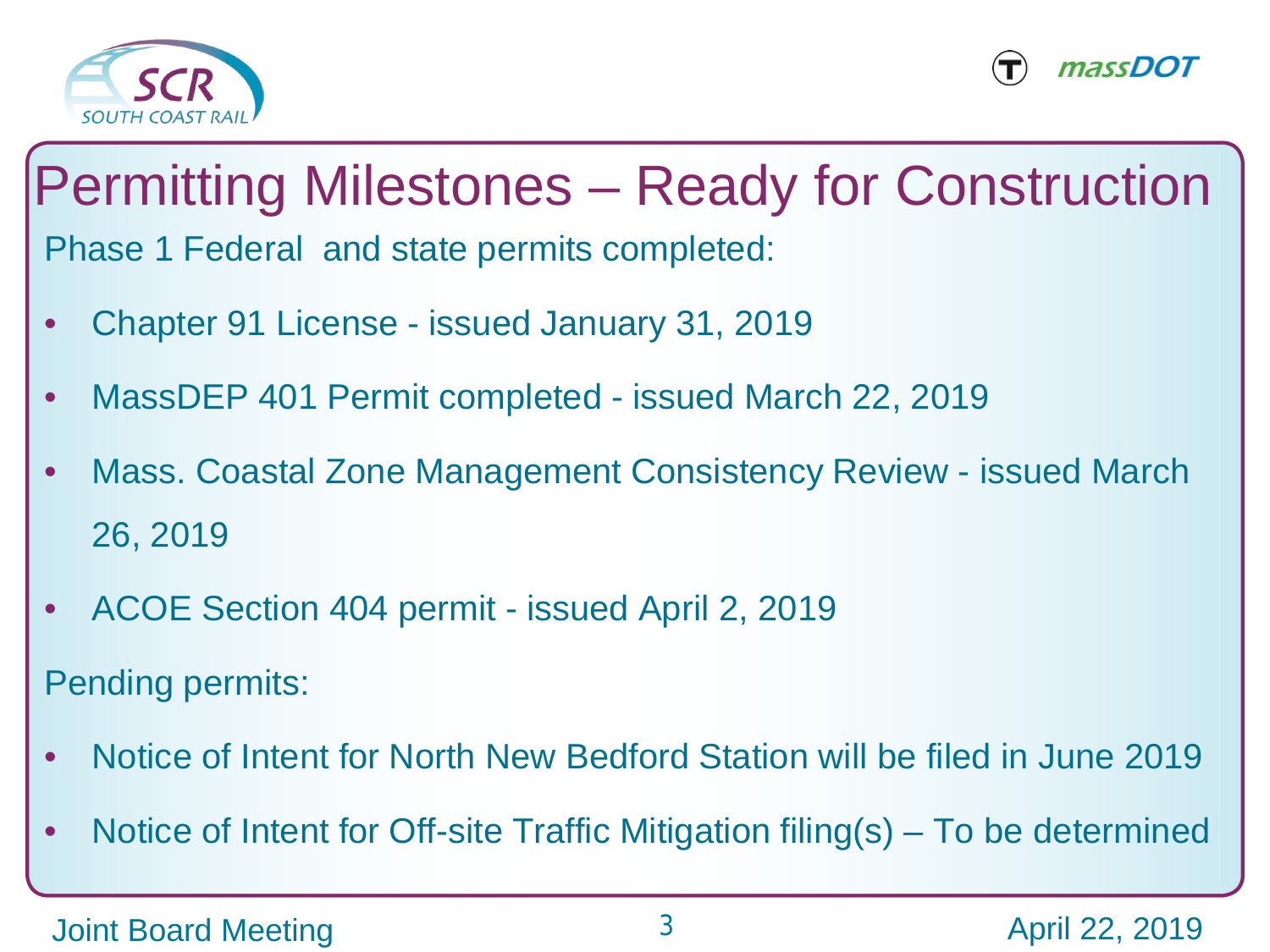





#### Joint Board Meeting 22, 2019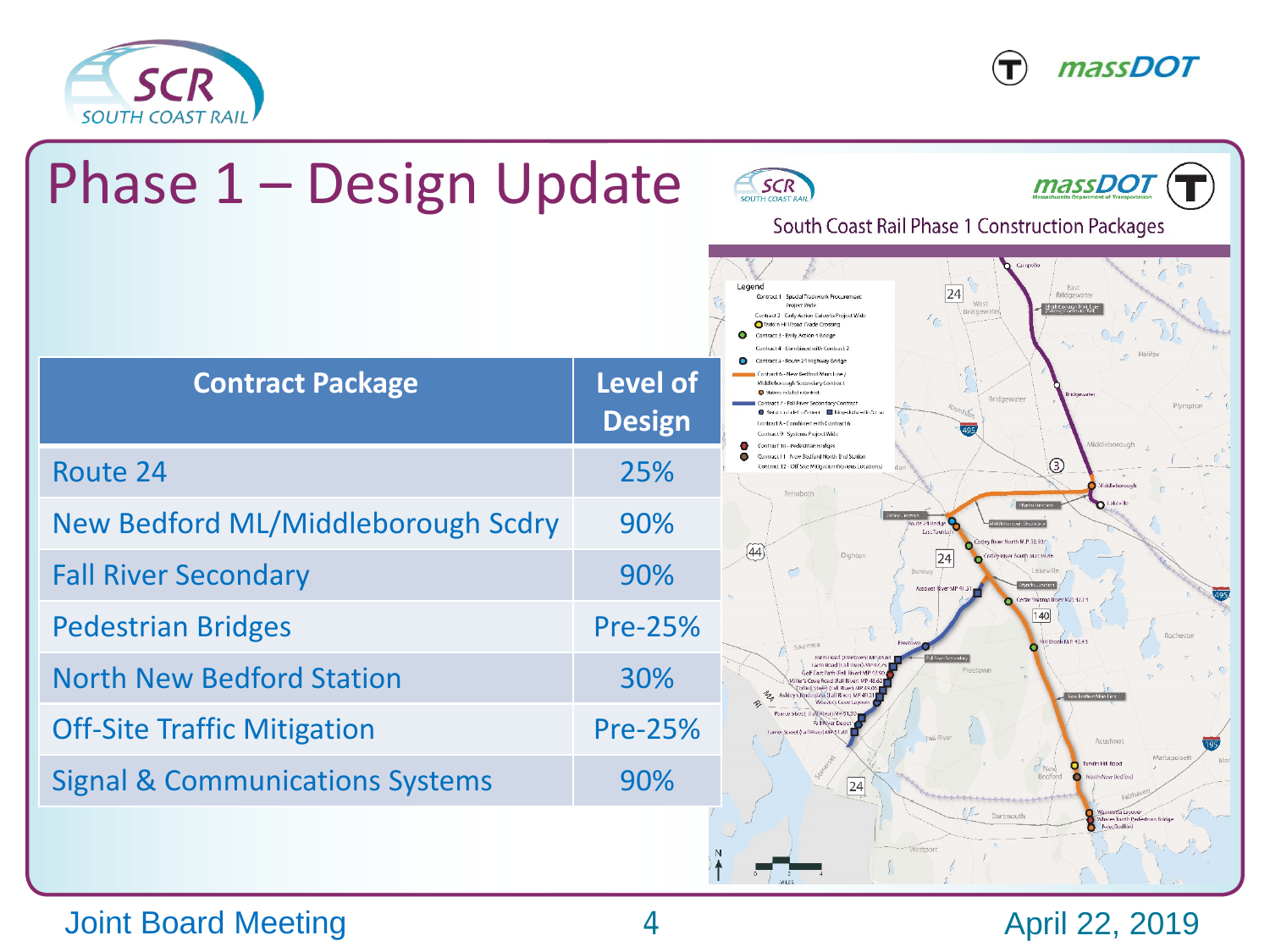



| Phase 1 - Real Estate Overview         |                             |                |                                                                                            |                                              |               |                                                                         |
|----------------------------------------|-----------------------------|----------------|--------------------------------------------------------------------------------------------|----------------------------------------------|---------------|-------------------------------------------------------------------------|
| <b>Contract</b><br><b>Package</b>      | # of Full<br><b>Takings</b> |                | # of<br>$#$ of<br><b>Partial</b><br><b>Permanent</b><br><b>Takings</b><br><b>Easements</b> | # of<br><b>Temporary</b><br><b>Easements</b> | <b>Leases</b> | <b>Acquisition Timeline</b><br>for Offer Letters to<br><b>Recording</b> |
| EA Culverts/Tarkiln<br>Crossing        |                             |                | 26 License Agreements                                                                      |                                              |               | Aug 14, 2018 -<br>December 31, 2018                                     |
| EA 4 Bridge                            |                             |                |                                                                                            |                                              |               |                                                                         |
| Rt. 24 Highway Bridge                  |                             |                | No easements are necessary                                                                 |                                              |               |                                                                         |
| New Bedford ML &<br>Middleborough Sec. | $\overline{4}$              | 6              | 37                                                                                         | 18                                           | 6             | Oct 2018 - Oct 2019                                                     |
| <b>Fall River Secondary</b>            | 6                           | $\mathbf{1}$   | 5                                                                                          | 20                                           | $\Omega$      | Oct 2018 – Oct 2019                                                     |
| Signals &<br>Communications            | $\theta$                    | $\overline{0}$ | 49                                                                                         | 34                                           | $\Omega$      | Feb 2019 - Oct 2019                                                     |
| <b>Total</b>                           | 10                          | $\overline{7}$ | 91                                                                                         | 72                                           | 6             |                                                                         |
|                                        |                             |                |                                                                                            |                                              |               |                                                                         |

#### Joint Board Meeting 5 5 April 22, 2019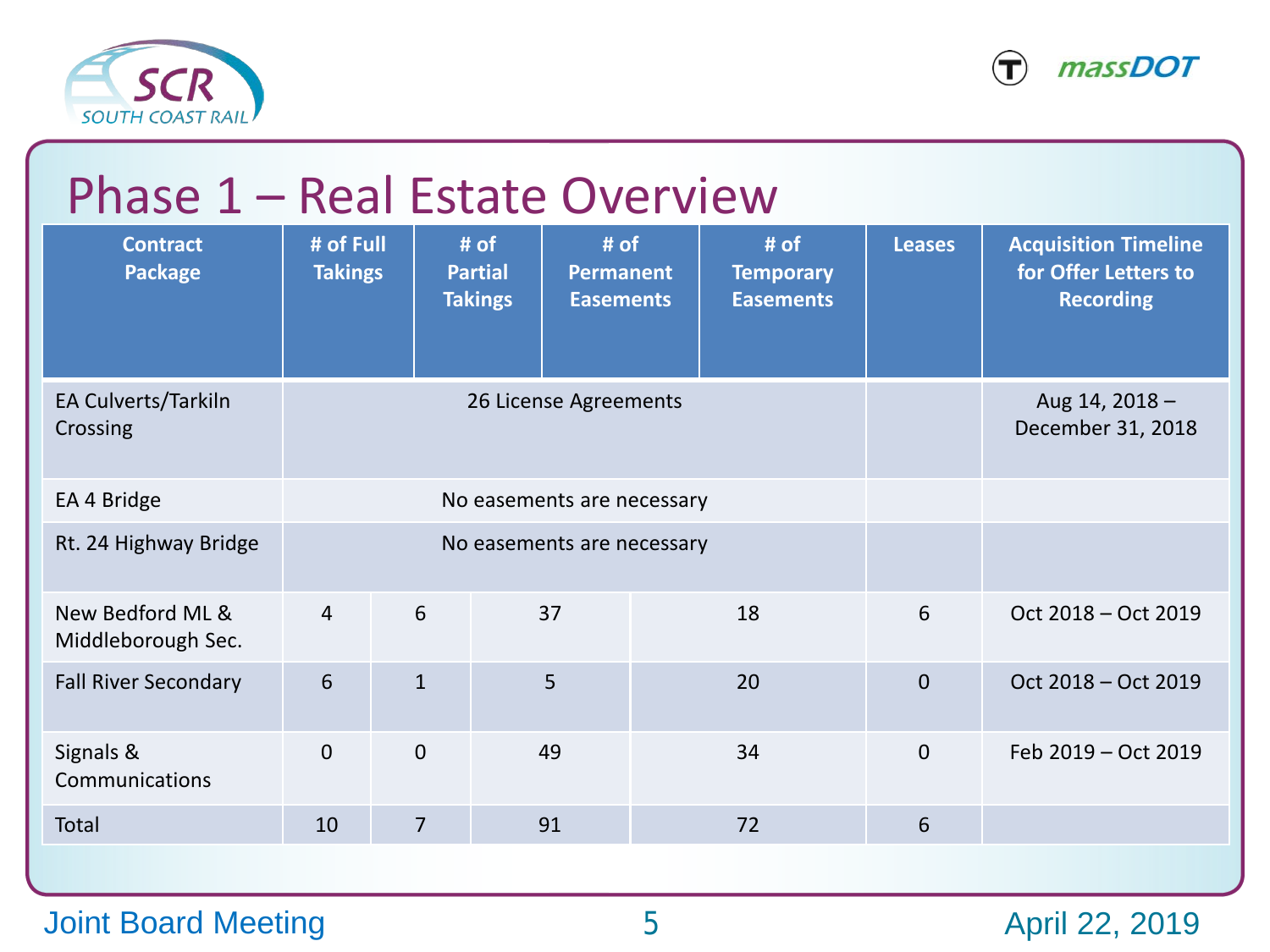



### Status/Program Management

- Phase1 program management/oversight under transition from MassDOT to MBTA
	- AECOM selected as the new PM/CM team on 3/01/19
	- Contract to be awarded pending FMCB approval
	- MassDOT/MBTA will execute ISA to PM/CM Contract (pending Joint Board approval)
- MassDOT Highway Division and Rail Group will continue to manage early action projects
- Highway Division will program and coordinate Route 24/Route 140 (Taunton Interchange Improvements) in conjunction with the work required to replace Route 24 Bridge over MassDOT tracks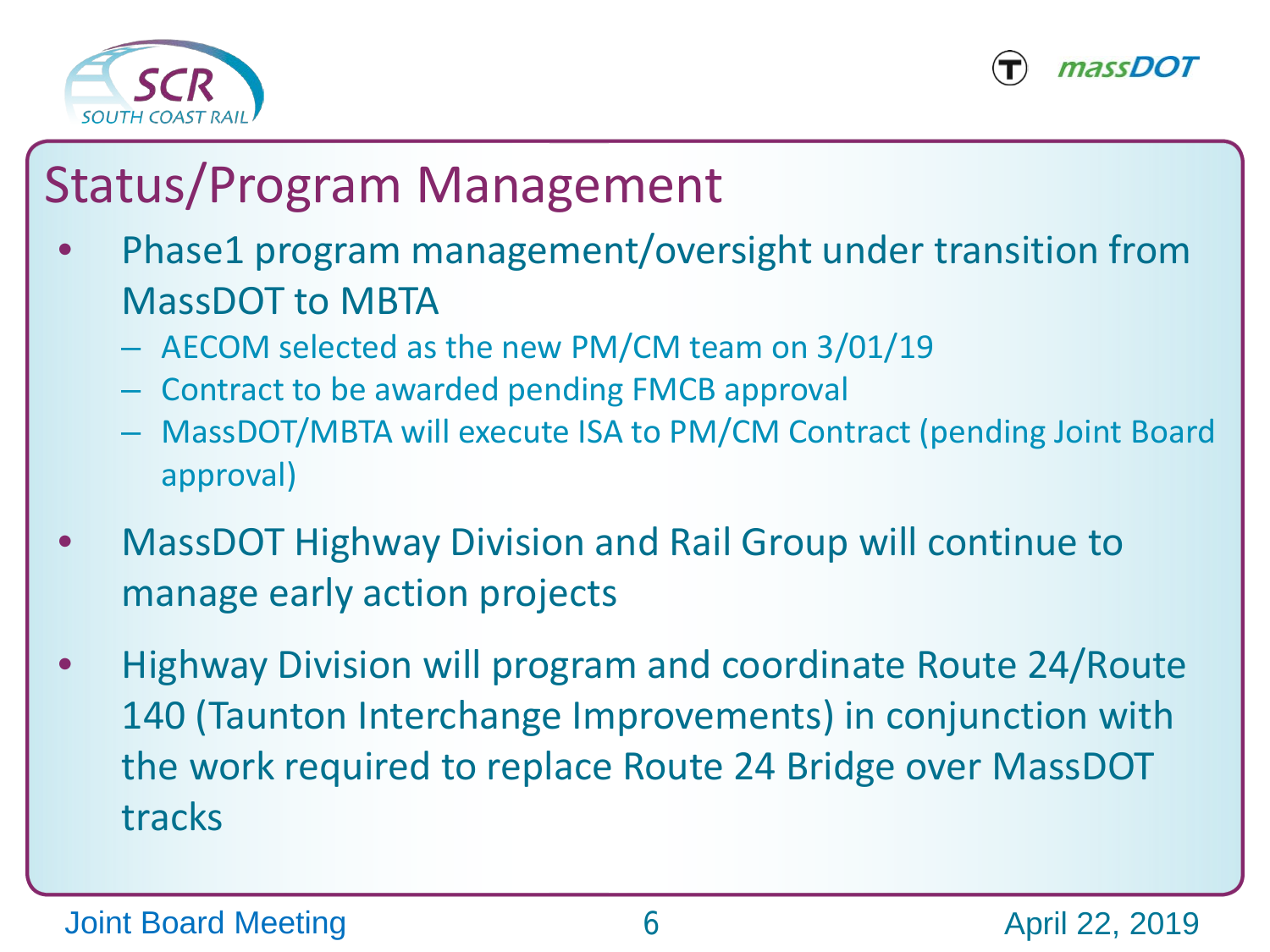



## Early Action Projects Underway

- Special track work
	- Award to Progress Rail on 12/14/2018
	- Submitting shop drawings for approval
- **Early Action Culverts** 
	- Award to JF White on 3/6/2019
	- ROW clearing has begun
	- 1st culvert to be installed the weekend of April 27th and 28th
- **Early Action 4 Bridge** 
	- Bids opened on 4/9/2019
	- Contract award pending approval of MassDOT Board



#### Joint Board Meeting 7 April 22, 2019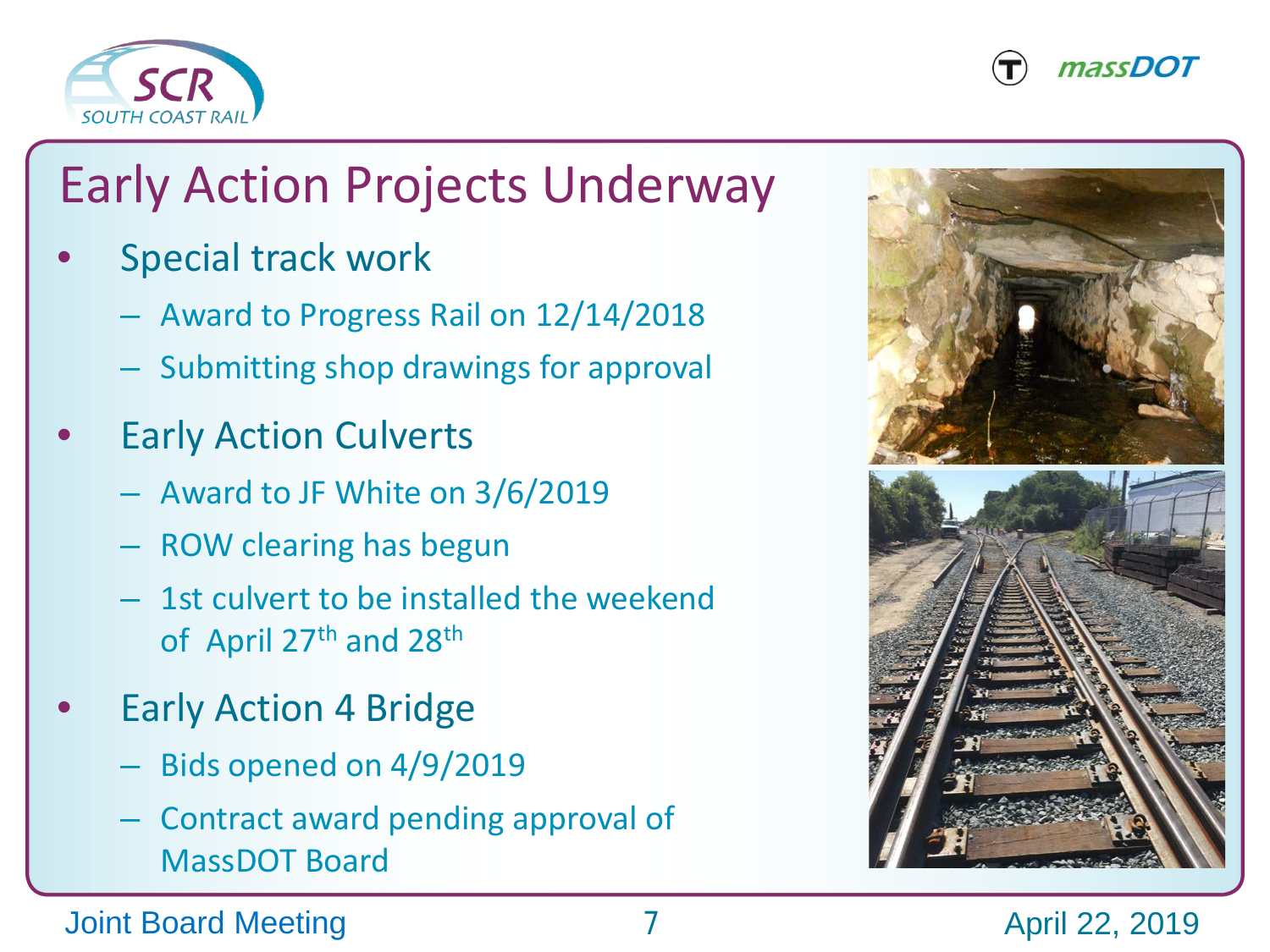



#### Other Program Activities

- Developing Phase 1 O&M Cost
- Advancing a portion of Northern Corridor 30% Design
- Development of MBTA Commuter Rail Station Design Standards
- Ongoing meetings with communities
- Developing scopes for Force Account Agreements with:
	- Utility Companies
	- Mass Coastal Railroad
	- Keolis Commuter Services
	- Amtrak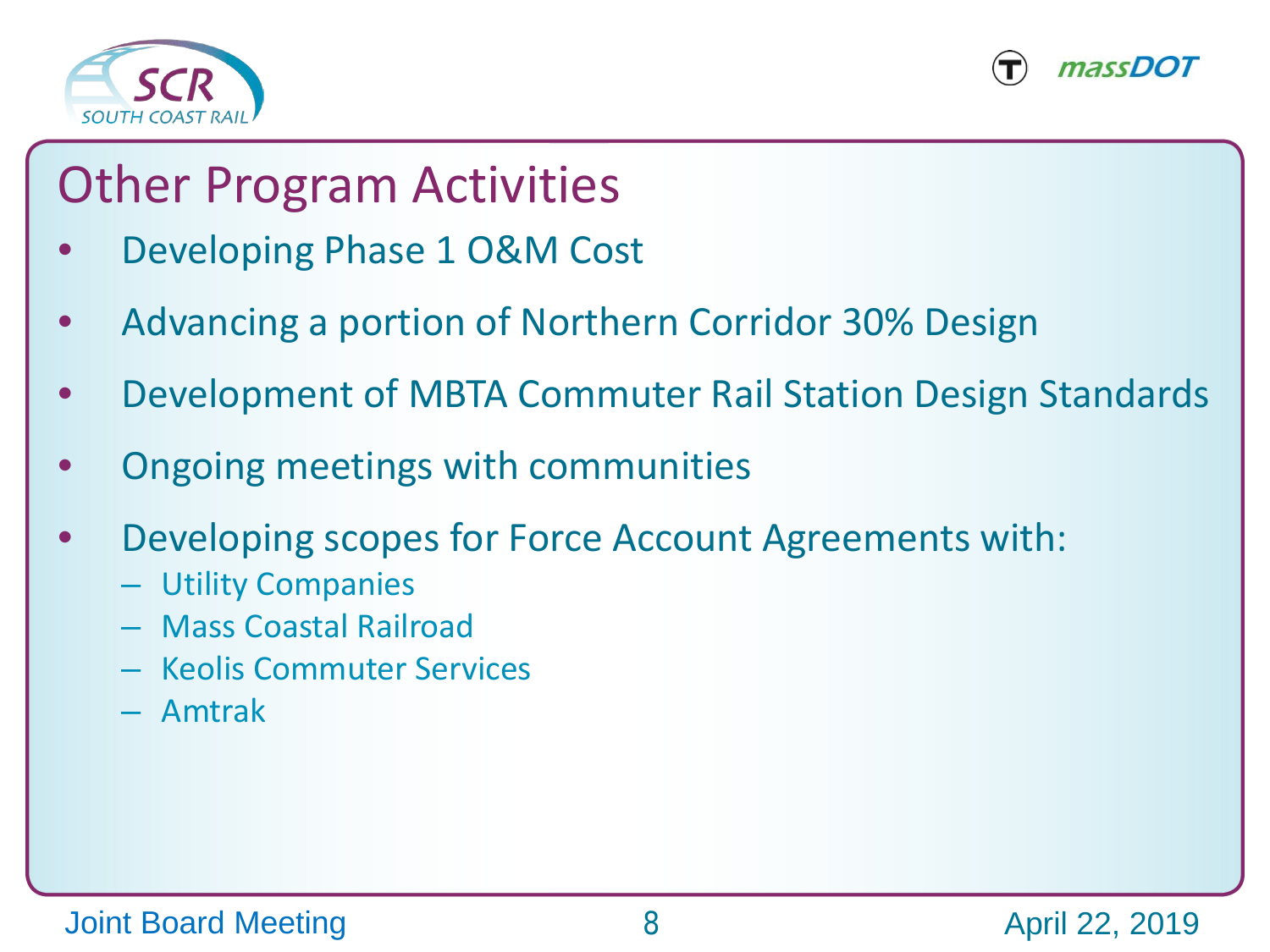



## Cost and Schedule

- Cost/Schedule validation under taken by three independent teams:
	- Owner's Rep WSP
	- Design Review VHB/HNTB
	- Engineering Validation PMA
- Validation Schedule:
	- Started on December 10, 2018
	- Completed on March 8, 2019
	- Consensus cost is \$1.047B for phase 1 for FY19-FY24 (includes work to advance full build related to MEPA permit requirements)
- Independent assessment and consensus schedule anticipate completion fall 2023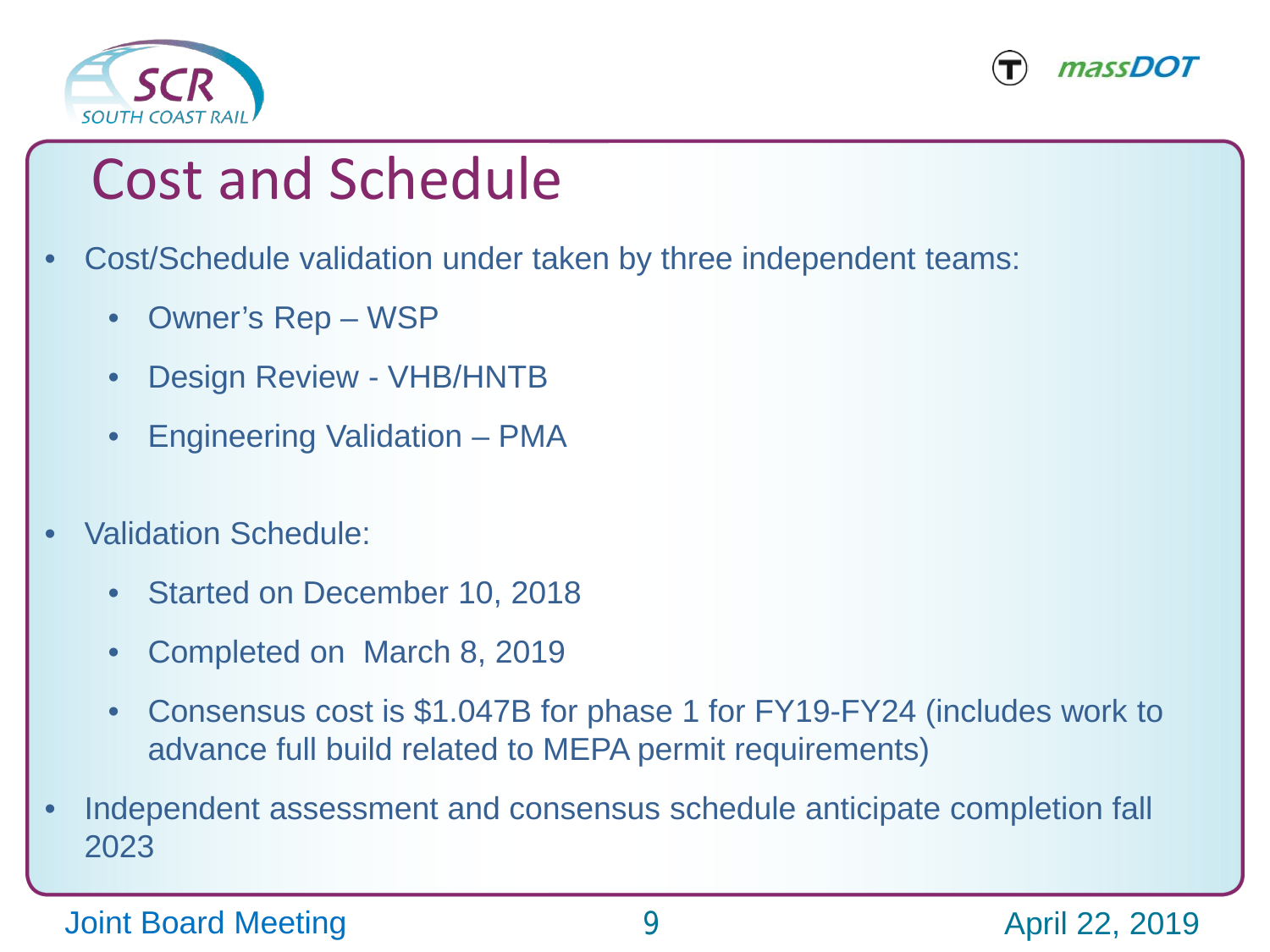



## Phase 1 Schedule

| <b>Element</b>                     | CY2018 |    |                | CY2019 |          |  | <b>CY2020</b> |                                            |                |    | CY2021 |    |                |                | <b>CY2022</b> |    |                |    | <b>CY2023</b> |    |  |       |                |
|------------------------------------|--------|----|----------------|--------|----------|--|---------------|--------------------------------------------|----------------|----|--------|----|----------------|----------------|---------------|----|----------------|----|---------------|----|--|-------|----------------|
|                                    | Q1     | Q2 | Q <sub>3</sub> | Q4     | Q1 Q2 Q3 |  | Q4            | Q1                                         | Q <sub>2</sub> | Q3 | Q4     | Q1 | Q <sub>2</sub> | Q <sub>3</sub> | Q4            | Q1 | Q <sub>2</sub> | Q3 | Q4            | Q1 |  | Q2 Q3 | Q <sub>4</sub> |
|                                    |        |    |                |        |          |  |               |                                            |                |    |        |    |                |                |               |    |                |    |               |    |  |       |                |
| <b>Final Design</b>                |        |    |                |        |          |  |               |                                            |                |    |        |    |                |                |               |    |                |    |               |    |  |       |                |
| <b>Environmental Permitting</b>    |        |    |                |        |          |  |               |                                            |                |    |        |    |                |                |               |    |                |    |               |    |  |       |                |
| Cost & Schedule Validation         |        |    |                |        |          |  |               |                                            |                |    |        |    |                |                |               |    |                |    |               |    |  |       |                |
| Agency Staffing & PM/CM<br>Ramp-up |        |    |                |        |          |  |               |                                            |                |    |        |    |                |                |               |    |                |    |               |    |  |       |                |
| Land Acquisition                   |        |    |                |        |          |  |               |                                            |                |    |        |    |                |                |               |    |                |    |               |    |  |       |                |
| Early Action Construction          |        |    |                |        |          |  |               |                                            |                |    |        |    |                |                |               |    |                |    |               |    |  |       |                |
| Special Trackwork Delivery         |        |    |                |        |          |  |               |                                            |                |    |        |    |                |                |               |    |                |    |               |    |  |       |                |
| Construction/Commissioning         |        |    |                |        |          |  |               |                                            |                |    |        |    |                |                |               |    |                |    |               |    |  |       |                |
|                                    |        |    |                |        |          |  |               |                                            |                |    |        |    |                |                |               |    |                |    |               |    |  |       |                |
|                                    |        |    |                |        |          |  |               | <b>Start of Revenue Service-Sept. 2023</b> |                |    |        |    |                |                |               |    |                |    |               |    |  |       |                |